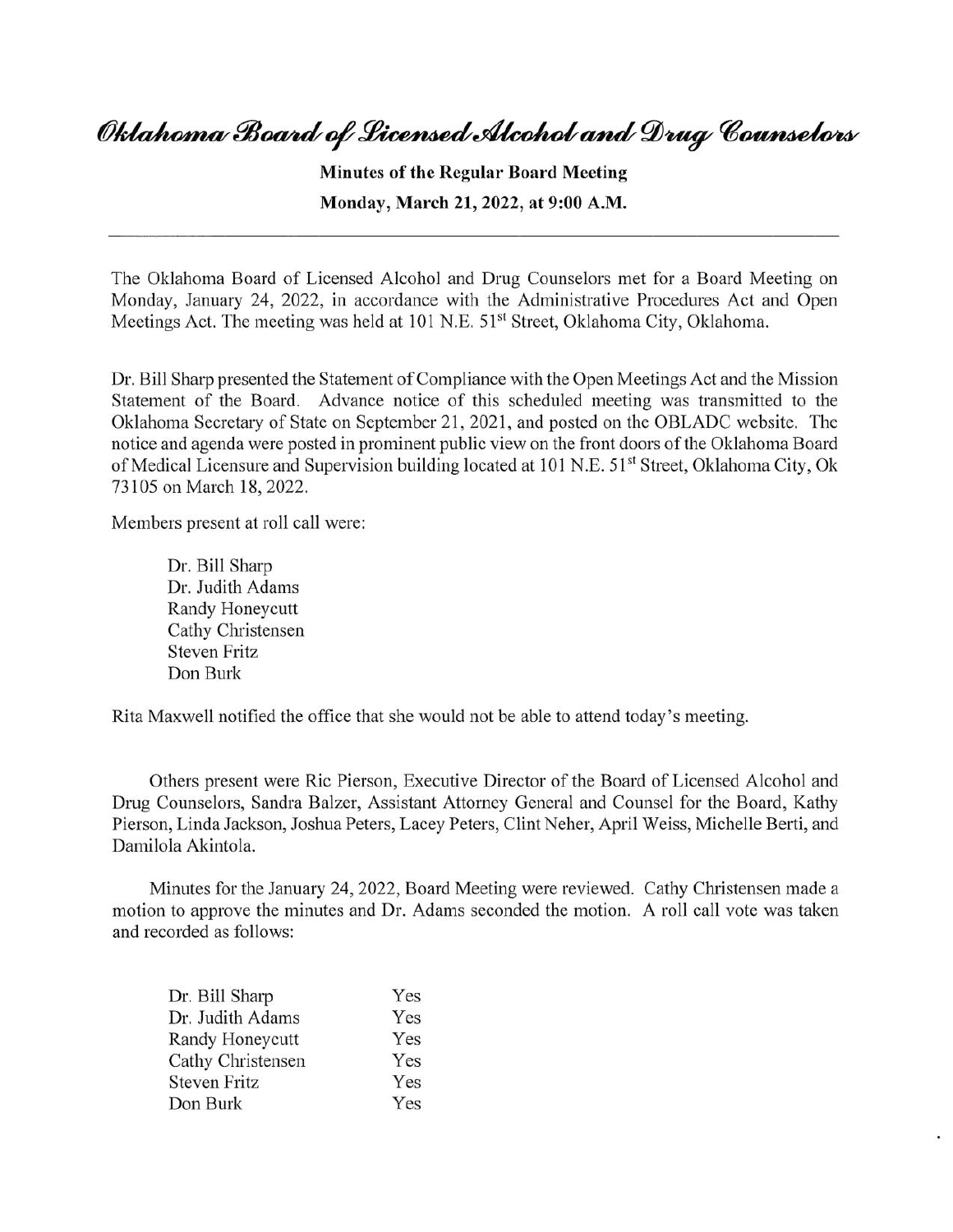Tonya Patterson, LADC candidate requested to appear before the Board to ask for an extension of time to complete requirements. Ms. Patterson was not present, and Mr. Fritz made a motion to table the request until the May meeting. Mr. Burk seconded the motion, and a roll call vote was taken and recorded as follows:

| Dr. Bill Sharp      | Yes |
|---------------------|-----|
| Dr. Judith Adams    | Yes |
| Randy Honeycutt     | Yes |
| Cathy Christensen   | Yes |
| <b>Steven Fritz</b> | Yes |
| Don Burk            | Yes |

Linda Jackson, LADC Candidate, is requesting that her voided application be reinstated and an extension of time to complete requirements. Ms. Christensen made a motion that Ms. Jackson's application be reinstated, she must complete all requirements to be eligible to test by the July meeting and she is to come back before the Board in July. Dr. Adams seconded the motion, and a roll call vote was taken and recorded as follows:

| Yes |
|-----|
| Yes |
| Yes |
| Yes |
| Yes |
| Yes |
|     |

Donna Watts, LADC candidate, is requesting an extension of time to complete requirements due to health complications. Ms. Christensen made a motion to extend Ms. Watts time to complete requirements until the July 18, 2022, Board meeting. Mr. Burk seconded the motion, and a roll call vote was taken and recorded as follows:

| Yes |
|-----|
| Yes |
| Yes |
| Yes |
| Yes |
| Yes |
|     |

Naomi Esparza, LADC/MH candidate, is requesting acceptance of supervised hours completed in Arizona. Dr. Adams made a motion to accept Ms. Esparza's supervision hours from Arizona. Mr. Burk seconded the motion, and a roll was taken and recorded as follows: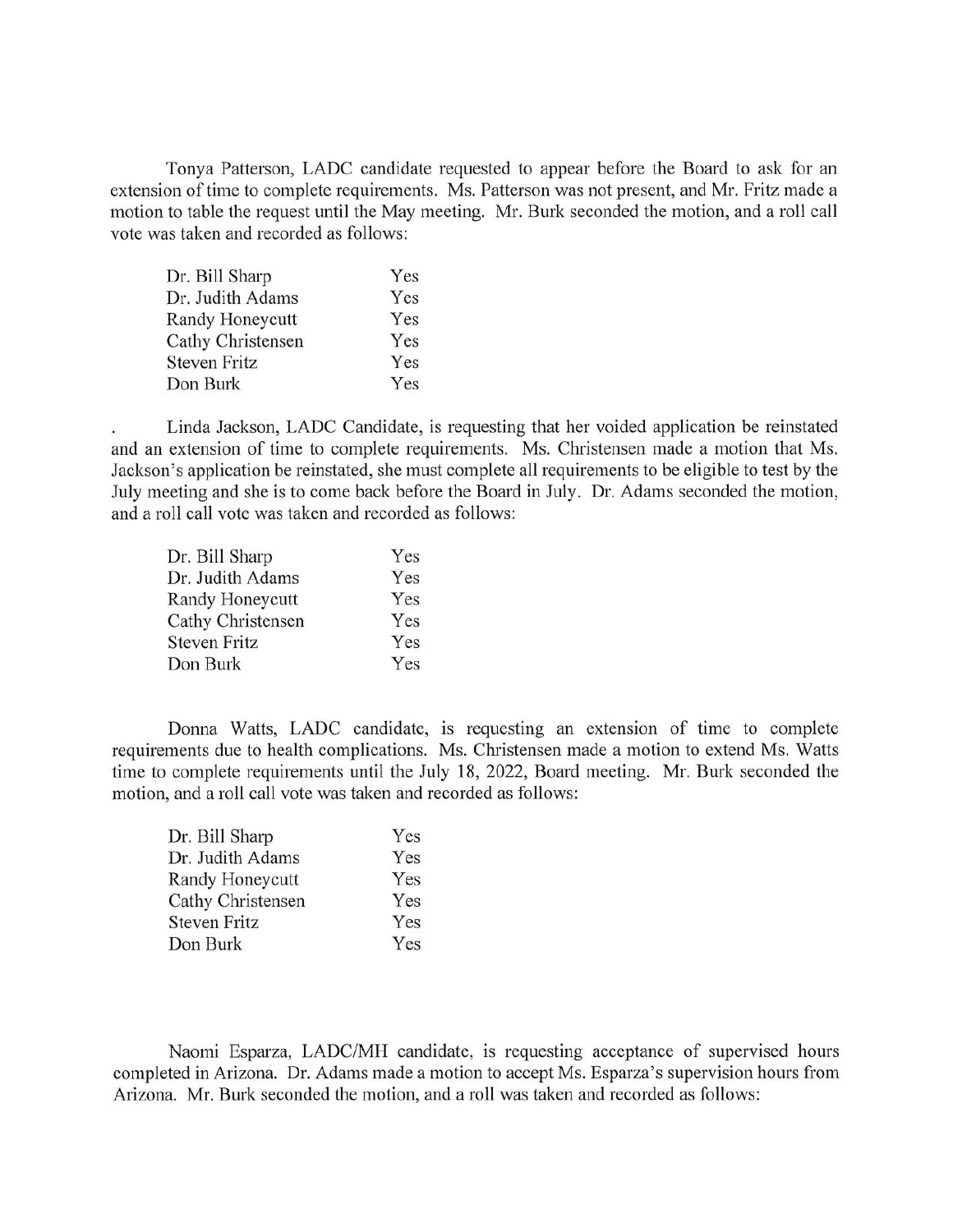| Dr. Bill Sharp      | Yes |
|---------------------|-----|
| Dr. Judith Adams    | Yes |
| Randy Honeycutt     | Yes |
| Cathy Christensen   | Yes |
| <b>Steven Fritz</b> | Yes |
| Don Burk            | Yes |

Joshua Peters presented a Petition for Initial Determination of Eligibility for Licensure to the Board. Mr. Fritz recused himself and left the room. Ms. Christensen made a motion that Mr. Peters is eligible for licensure at this time. Dr. Adams seconded the motion, and a roll call vote was taken and recorded as follows:

| Dr. Bill Sharp      | Yes    |
|---------------------|--------|
| Dr. Judith Adams    | Yes    |
| Randy Honeycutt     | Yes    |
| Cathy Christensen   | Yes    |
| <b>Steven Fritz</b> | Recuse |
| Don Burk            | Yes    |

Mr. Fritz re-entered the room at this time.

April Weiss presented a Petition for Initial Determination of Eligibility. Mr. Fritz made a motion that Ms. Weiss is eligible to apply for licensure at this time. Mr. Honeycutt seconded the motion, and a roll call vote was taken and recorded as follows:

| Dr. Bill Sharp      | Yes |
|---------------------|-----|
| Dr. Judith Adams    | Yes |
| Randy Honeycutt     | Yes |
| Cathy Christensen   | Yes |
| <b>Steven Fritz</b> | Yes |
| Don Burk            | Yes |

Veronica Tsai is requesting approval of reciprocity from Florida. Dr. Adams made a motion that Ms. Tsai's request of have her reciprocity from Florida be accepted pending the Oral Exam required in Oklahoma. Mr. Honeycutt seconded the motion, and a roll call vote was taken and recorded as follows:

| Dr. Bill Sharp      | Yes |
|---------------------|-----|
| Dr. Judith Adams    | Yes |
| Randy Honeycutt     | Yes |
| Cathy Christensen   | Yes |
| <b>Steven Fritz</b> | Yes |